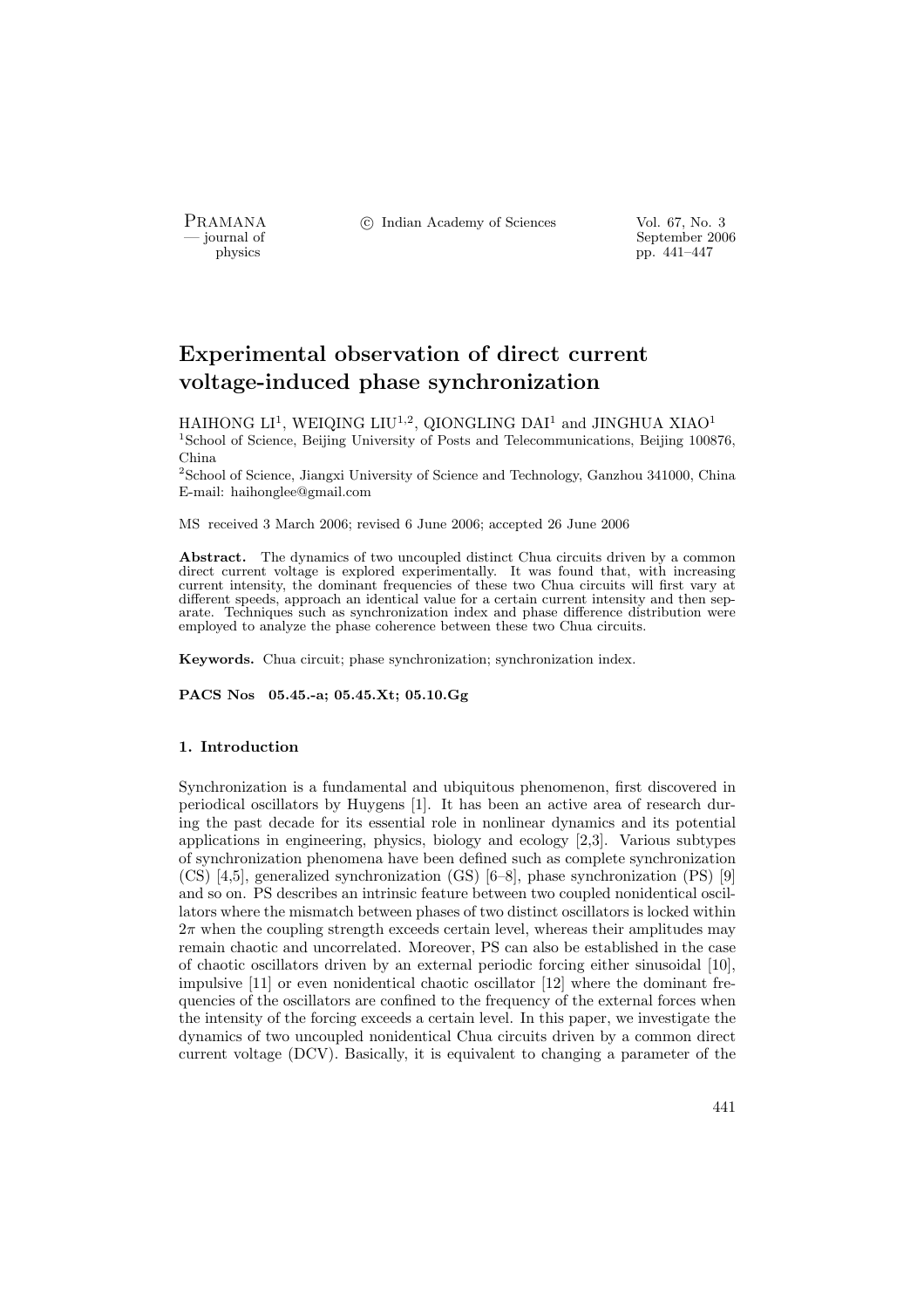Haihong Li et al



Figure 1. (a) Two independent Chua circuits driven by a common DCV. (b), (c) The phase portrait of the left(right) Chua circuit ( $V_{C1}$  vs.  $V_{C2}$ ) respectively by setting positive initial value of  $V_{C2}$  without imposing DCV. (d), (e) The phase portrait of the left(right) Chua circuit respectively by setting negative initial value of  $V_{C2}$  without imposing DCV. Attractors of two circuits are similar but in different sizes.

circuit, where the output depends on the role of this parameter in the system. We found that the dominant frequency of one circuit decreases when the DCV intensity is increased while that of the other circuit monotonically increases. Particularly, when DCV intensity increases, their dominant frequencies approach each other, overlap at a certain level of the DCV intensity, and then separates. PS is established between the two Chua circuits when their dominant frequencies overlap. The synchronization index and phase difference distributions were calculated to analyze the PS. In §2, we introduce the experimental set-up and in §3 experimental data are analyzed. Finally, discussions and conclusions are given in the last section.

## 2. Experimental set-up

To explore the dynamics of the Chua circuits driven by a common DCV experimentally, we set up two nonidentical Chua circuits (denoted as circuit 1 and circuit 2) driven by a common DCV source as shown in figure 1.

C1 and C2 are the two capacitances, L1 and L2 are the inductors, R1 and R2 are the resistances that couple the two capacitors, and A, B are the operational amplifiers that keep the DCV one-way coupling to the Chua circuit. The DCV is generated by a signal generator (Agilent 33220A).  $R_{N1}$  and  $R_{N2}$  are the nonlinear resistors of three-segment piecewise linear characteristic, which are composed of two operational amplifiers (Texas Instruments type TL082C) and six resistors. The circuit equations driven by DCV are given as follows:

$$
C_1 V_{C1} = G(V_{C2} - V_{C1}) - f(V_{C1}),
$$
  
\n
$$
C_2 V_{C2} = G(V_{C1} - V_{C2}) + i_L,
$$
  
\n
$$
Li_L = -V_{C2} - \gamma_0 i_L + V_i,
$$
\n(1)

where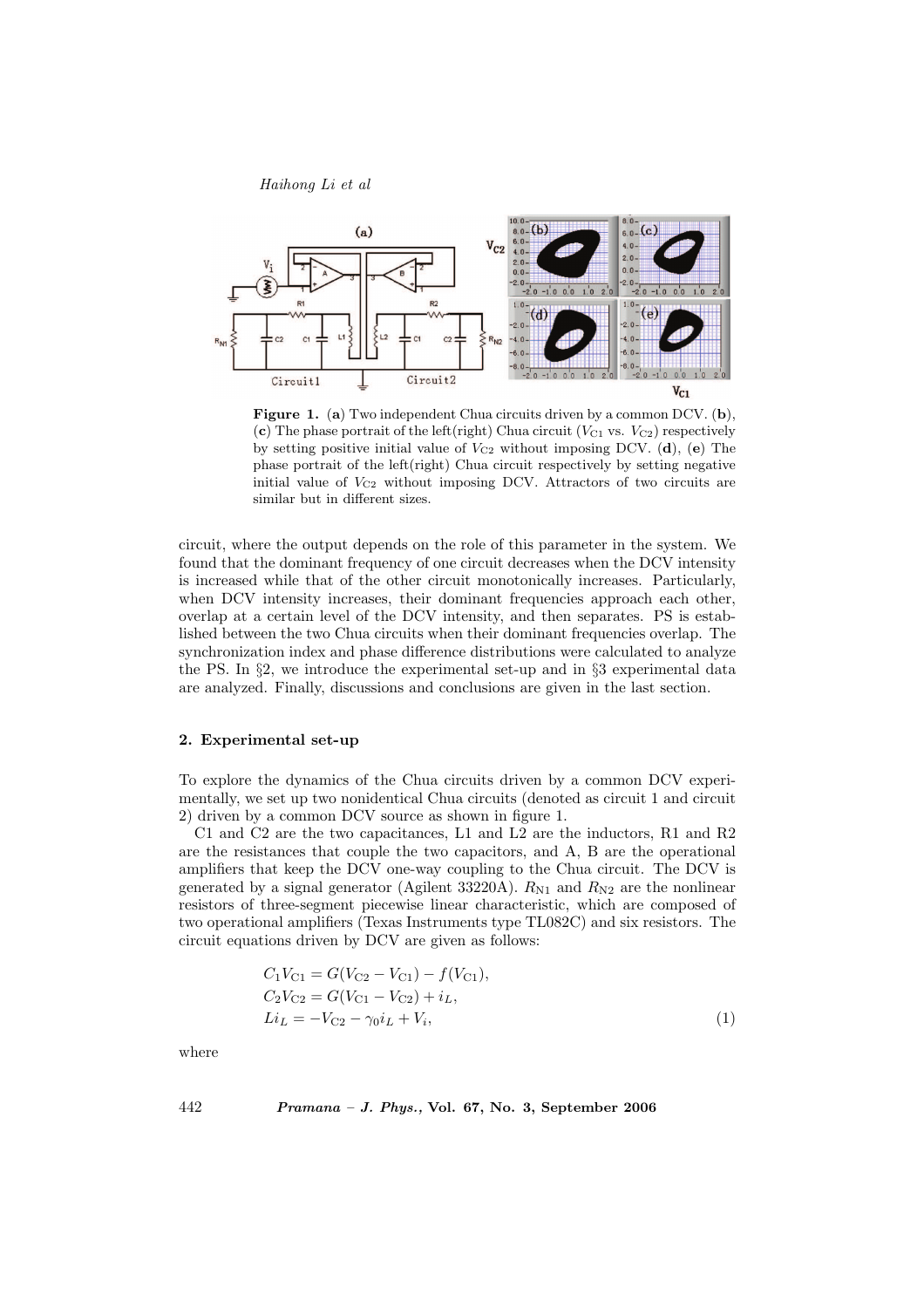

Figure 2. (a) The dominant frequency of two DCV-driven Chua circuits vs. DCV intensity  $V_i$ . (b) The index of phase coherence S vs. DCV intensity  $V_i$ .

$$
f(V_{C1}) = \begin{cases} G_b V_{C1} + (G_b - G_a) E & \text{if } V_{C1} < -E \\ G_a V_{C1} & \text{if } -E \le V_{C1} \le E \\ G_b V_{C1} + (G_a - G_b) E & \text{if } V_{C1} > E \end{cases}
$$
 (2)

 $V_{C1}$  and  $V_{C2}$  are the voltages across C1 and C2 respectively and  $i_L$  is the current through L. These three variables describes the dynamical system.  $\gamma_0$  is the inner resistance of the inductor,  $V_i$  is the voltage of the external force DCV.  $G_a$  and  $G_b$ are the slopes in the inner and outer regions respectively of the piecewise linear characteristic  $f(V_{C1})$ . The parameters are set as  $R_1 = 1.807 \text{ K}\Omega$ ,  $R_2 = 1.862$ K $\Omega$ ,  $C_1 = 100 \text{ nF}$ ,  $C_2 = 10 \text{ nF}$ ,  $L_1 = 18.0 \text{ mF}$ ,  $L_2 = 18.6 \text{ mF}$  with tolerances of the components to be 10% for inductors, 5% for capacitors, and 1% for resistors. With the parameters presented above, both the circuits are single-scroll chaotic. If we inject a positive voltage on C2 as the initial value, the two circuits will stay in the state of figures 1b and 1c respectively, and if we inject a negative voltage on C2 as the initial value, the two circuits will stay in the state of figures 1d and 1e respectively. Data are acquired by using 6110/6111E DAQ card of National Instruments connected to a computer with a sampling rate of  $6.0 \times 10^5$  p/s (samples more than 20 times each period) and a software LABVIEW is used to analyze the experimental data.

#### 3. Data analysis

Rich dynamic states have been reported in the driven response systems for various driving sources as periodical or chaotic signals [10,12]. In ref. [10], the dynamics of the Chua circuit driven by external cosine signals were analyzed. PS between Chua circuit and the driving signals can be realized by controlling the frequency and amplitude of driving signals. The dominant frequency of the Chua circuit can be driven to that of the driving signal when the amplitude and frequency of the signal are properly adjusted. In ref. [12], rich dynamics such as point attractor, single scroll periodic, chaotic and double scroll, and two routes of transition from CS to PS have been reported in Chua circuits driven by nonidentical Chua circuits. In

 $Pramana - J. Phys., Vol. 67, No. 3, September 2006$  443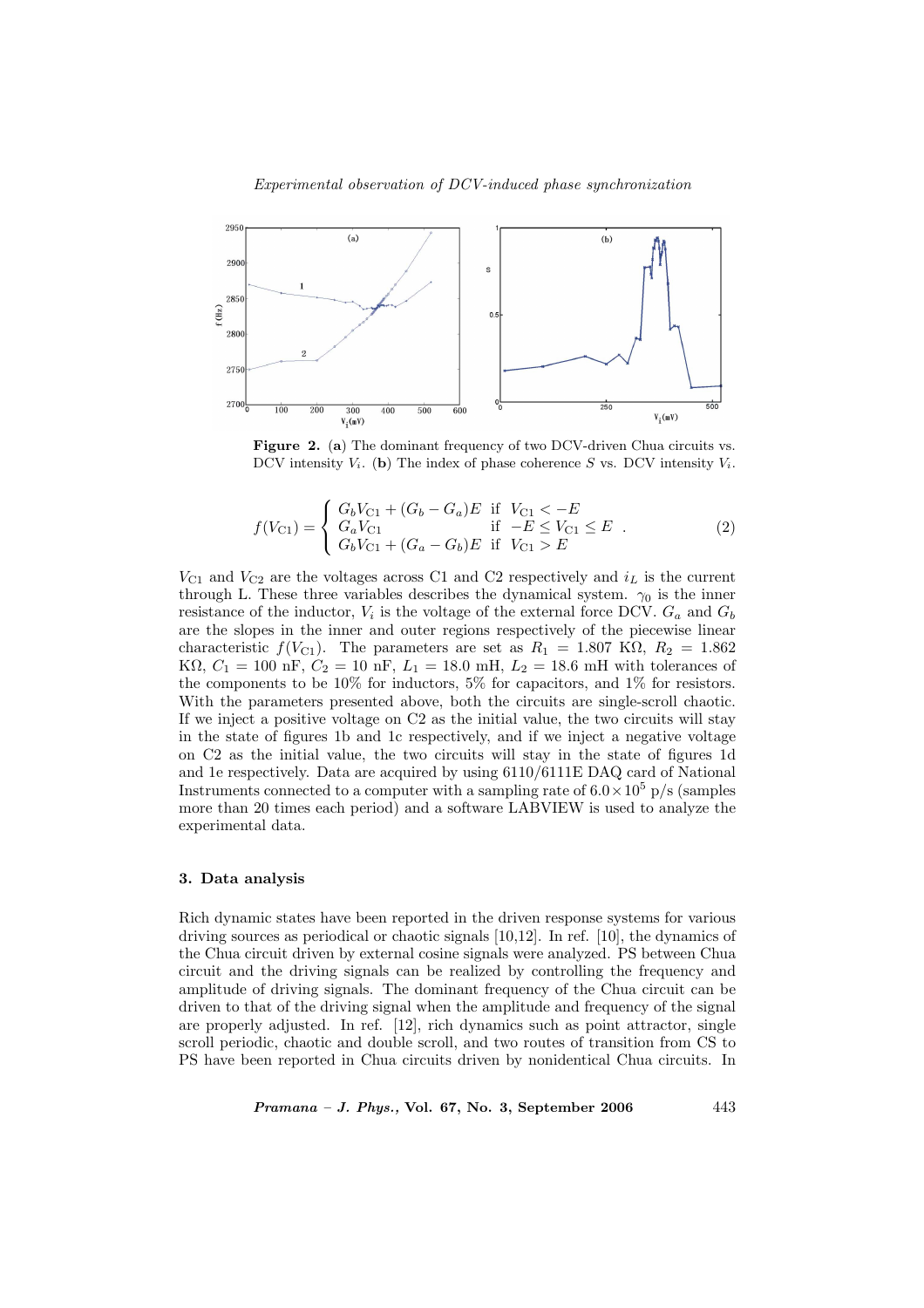## Haihong Li et al

this paper, we are interested in the dynamics of the DCV-driven Chua circuits. The parameter values of two Chua circuits are distinct and set that make the attractors on the states as shown in figures 1b and 1c respectively. With increasing DCV intensity, the dominant frequencies of the two Chua circuits vary in dramatically different scenarios. Figure 2a shows the dominant frequency of two nonidentical DCV-driven Chua circuits vs. the DCV intensity. As the DCV intensity increases, the dominant frequency of circuit 1 first decreases in the interval of  $V_i = 0-420$  mV, followed by an increase while that of circuit 2 monotonically increases in the whole interval of  $V_i = 0$ –520 mV. They meet and overlap at  $V_i = 371$  mV. The frequency results cannot indicate the actual phase relationship between driven signal and the Chua circuit. The synchronization index  $S$  [13] was used to quantify the phase coherence between two circuits. PS was found between the two DCV-driven Chua circuits at DCV intensity  $V_i = 371$  mV. The synchronization index S is defined as follows. Given two time series of signals,  $x(t)$  and  $y(t)$  of frequency  $\omega$ , each time series can be represented by its Fourier image  $F_x(\omega)$  or  $F_x^*(\omega)$ :

$$
F_{x,y}(\omega) = |F_{x,y}(\omega)| \exp[i\theta_{x,y}(\omega)] = \int_{-\infty}^{+\infty} x(t)[y(t) \exp(-i\omega t)]dt.
$$
 (3)

Here  $\theta_{x,y}$  are the Fourier phases of the signals at the frequency  $\omega$ . The power spectra of the signals can be given by  $P_{x,y}(\omega) = \langle F_{x,y}(\omega)F_{x,y}^*(\omega) \rangle$  and their cross spectrum  $C_{xy}(\omega) = \langle F_x(\omega)F_y^*(\omega) \rangle$ , where  $\langle \rangle$  denotes averaging on ensembles or over time (we suppose the signals are ergodic processes). These characteristics describe the processes and their interdependence in terms of frequencies. Normalizing the cross spectrum to the power spectra  $\sigma_{xy}(\omega) = \frac{C_{xy}(\omega)}{\sqrt{P_-(\omega)+P_-(\omega)}}$  $\frac{C_{xy}(\omega)}{[P_x(\omega)+P_y(\omega)]/2}$ , we get the coherence function  $\sigma(\omega)$ , which characterizes the phase coherence between two oscillations on the frequency  $\omega$ . Particularly,  $\sigma(\omega) = 1$  means that the differences between the Fourier-phase remains constant (i.e.  $\theta_x(\omega) - \theta_y(\omega) = \text{const}$ ) at frequency  $\omega$ and  $\sigma \to 0$  means that the differences  $\theta_x(\omega) - \theta_y(\omega)$  are random values uniformly distributed in  $[-\pi, \pi]$  (the strict equality  $\sigma(\omega) = 0$  achieves only when the number of data points approach infinity).

The coherence function presents an effective method to describe the interdependence of two signals in terms of frequencies. However, in order to measure the interdependencies between signals for all frequencies simultaneously, we must average the coherence function over all frequencies considering the contribution of every harmonic to the power of the signals. We may define the synchronization index (in the phase coherence sense) S between the signals x and y as the normalized average coherence magnitude:

$$
S = \frac{\int_0^\infty [P_x(\omega) + P_y(\omega)] \sigma_{xy}(\omega) d\omega}{\int_0^\infty [P_x(\omega) + P_y(\omega)] d\omega}.
$$
\n(4)

Its value is just the ratio of the power of coherent motions to the total power of signals x and y. It ranges from  $S = 0$  (incoherent of signals x and y for all frequencies) to  $S = 1$  (complete coherence of two signals for all frequencies).

The index  $S$  is calculated for  $V_{C1}$  of two Chua circuits under various DCV intensities. The curve of the index  $S$  vs. the DCV intensity  $V_i$  is shown in figure 2b, where S has a substantial hump in the interval of  $V_i = 350-400$  mV, which

444 Pramana – J. Phys., Vol. 67, No. 3, September 2006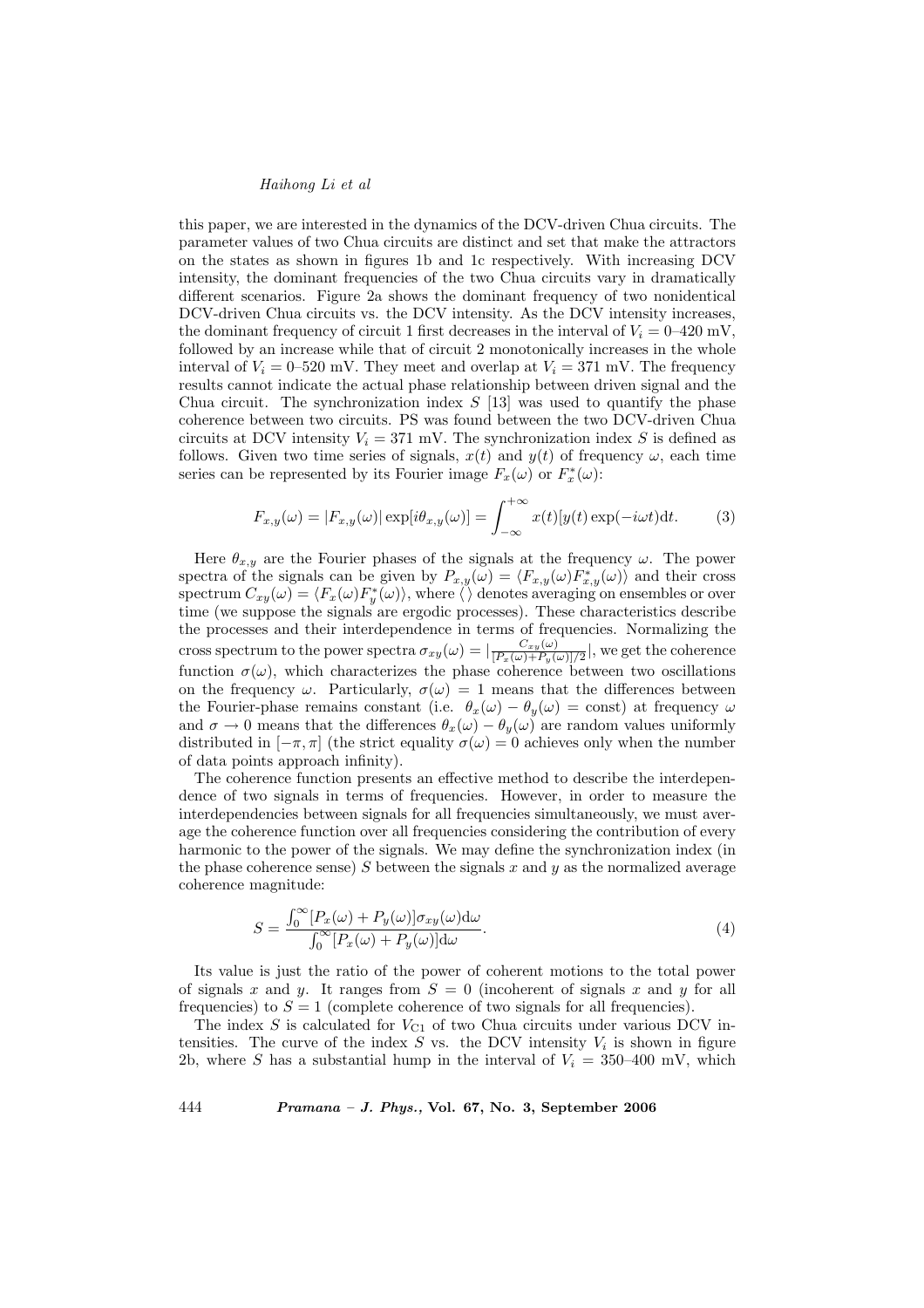

**Figure 3.** (a)–(e). Power spectra of the two DCV-driven Chua circuits with different DCV intensities  $V_i = 10, 280, 371, 400$  and 520 mV, respectively.



Figure 4. Time dependence of instantaneous phase difference for the two Chua circuits driven by DCV with various intensities  $V_i = 100, 300, 350, 371,$ 387, 400 and 420 mV marked by 1–7 respectively.

indicates strong coherence. The coherence is much weaker outside this interval. Namely, strong coherence can be achieved only for properly chosen DCV intensities in this circumstance. The power spectra of two circuits under various DCV intensities verified the result in figures 3a–3e, where the dominant frequencies of two circuits will approach each other, meet and overlap for a while, and then separate with the DCV intensity increasing from 10 to 520 mV.

A more efficient way to explore the phase coherence is to calculate the phase difference between two circuits. It is very important that the phase of the chaotic oscillator should be carefully defined. For simplicity, we use one-scroll chaotic attractor as a start. The phase can be defined by first choosing a time-window moving on a time series, for each segment in current time-window and recording the occurrence time  $t_1, t_2, \ldots, t_n \ldots$  of every local maximum  $V_{C_1}(t)$ . Then  $\phi(t) =$  $2\pi \frac{t-t_n}{t_{n+1}-t_n} + 2n\pi$ ,  $t \in [t_n, t_{n+1}]$ . The phase difference is  $\Delta\phi(t) = \phi_1(t) - \phi_2(t)$ . The phase coherence between two circuits driven by a common DCV is obvious with a certain DCV intensity as shown in figure 4, where the phase differences vs. time are shown in different DCV intensities  $V_i$ , whose platforms indicate the phase locking between two signals. As the DCV intensity increases, the two circuits undergo the process of weak phase coherence (lines marked 1, 2) to strong phase coherence (marked 3, 4, 5) and then the weak phase coherence (marked 6, 7). The distribution

 $Pramana - J. Phys., Vol. 67, No. 3, September 2006$  445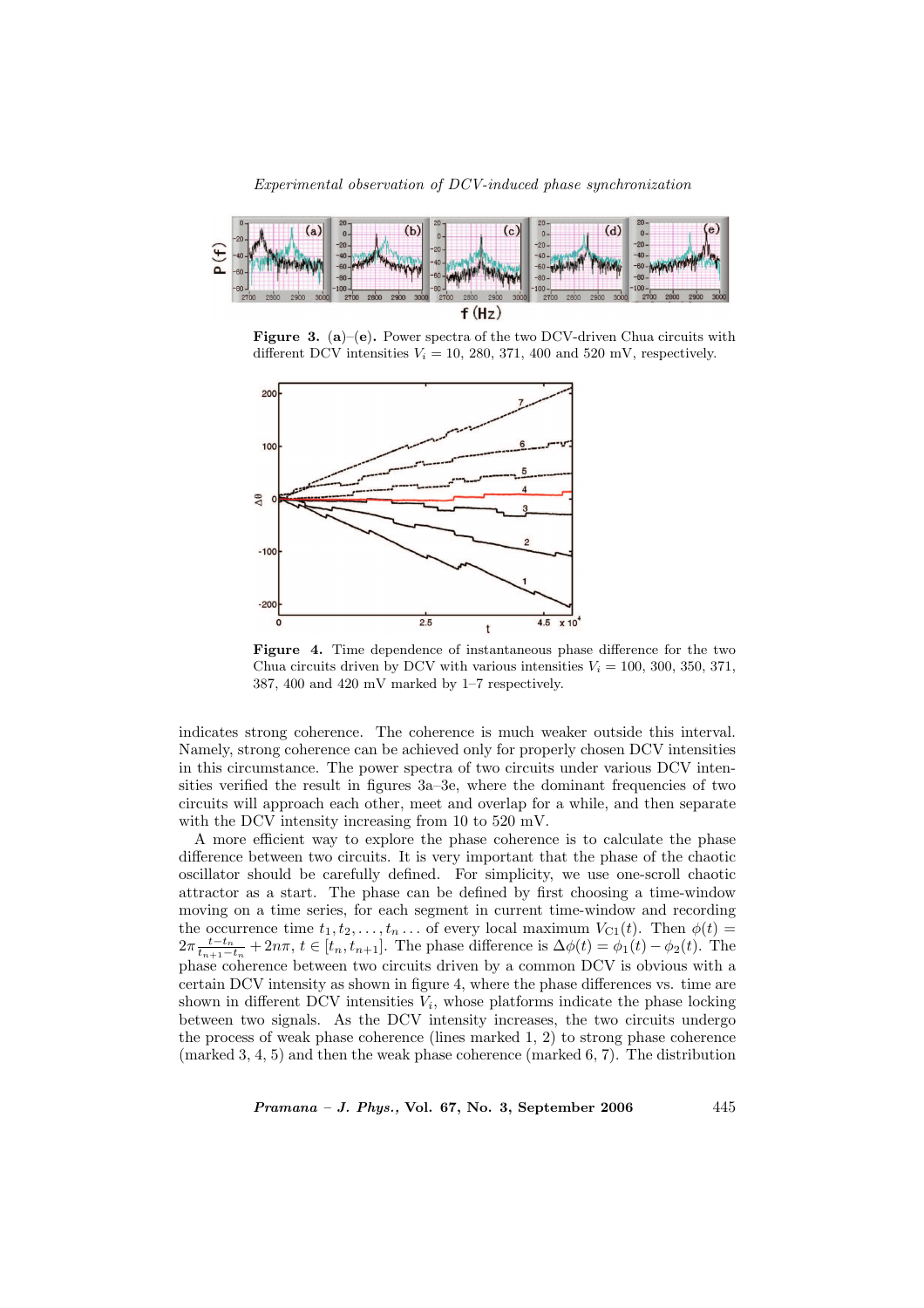

**Figure 5.** (a)–(e). The distribution of the phase differences with different DCV intensities  $V_i$  corresponding to figures 3a–e.

of the phase differences between two circuits verified the results shown in figures 5a–5e. With weak DCV intensity  $V_i = 10$  mV, the two driven circuits are nearly uncorrelated and the distribution is almost uniform. As  $V_i = 280$  mV, the structure of the distribution has a characteristic change as seen in 5b, and the distributions of phase differences form additional peaks away from the zero phase difference, and yield a sharp peak at  $V_i = 371$  mV as seen in 5c. At larger intensities, the distribution of phase difference return to uniform distribution as seen in 5d and 5e.

However, if the attractors are initially set on the state as shown in figures 1d and 1e respectively. With increasing DCV, the attractor size tends to shrink and transit to the state as shown in figures 1b and 1c respectively as  $V_i = 320$  mV. No phase locking can be observed before the transition.

## 4. Conclusion

In this paper, we experimentally explored dynamics of two independent nonidentical Chua circuits driven by a common DCV with various DCV intensities. The dominant frequencies of the two circuits will first approach each other, meet and overlap for a while, and then separate as DCV intensity increases. Moreover, the phase coherence undergoes a process from weak to strong and then to weak, and the phase locking is clearly observed at  $V_i = 371$  mV, which is well-captured by the synchronization index S and phase difference distribution  $\Delta \phi$  between two Chua circuits. This accounts for the complicated structure of the Chua chaotic attractor.

# Acknowledgement

This research was supported by the National Natural Science Foundation of China.

#### References

[1] C Hugenii, Horoloquim oscillatorium (Paris, France, 1673)

446 Pramana – J. Phys., Vol. 67, No. 3, September 2006